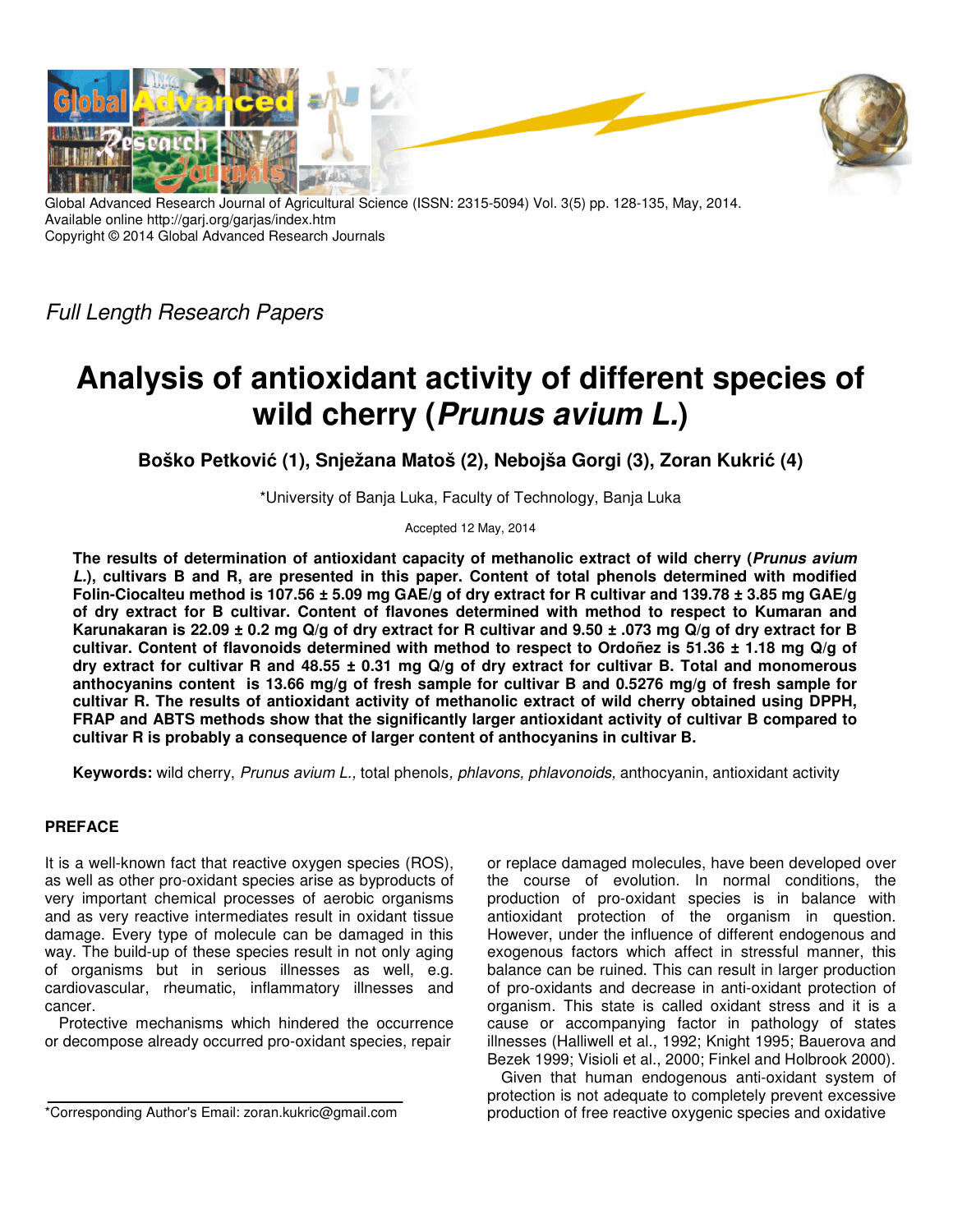stress, it is necessary to intake additional amount of antioxidants.

Lately, following the proof of toxic effect, the usage of synthetic anti-oxidants is being abandoned. As a regular example, synthetic anti-oxidants as butylated hydroxytoluene (BHT) and butylated hydroxyanisole (BHA) are being stated, known for their ability to stop chain reaction of lipidous peroxidation for which has been found that they are cancerogenous and cause liver damage (Ito et al., 1985). This is the basic reason why the interest in application of natural anti-oxidant is constantly on the rise. Consumption of food rich in natural anti-oxidants is being particularly recommended. In this way, wanted antioxidative state is being secured and helps preventing the illnesses in which oxidative stress is the primal cause. Numerous researches that point to positive correlation between consumption of fruit and vegetable and prevention of development of different illnesses are in support of these claims (Kang et al., 2003; Kim et al., 2005; Ruxton et al., 2006; He et al., 2007; Marcason 2007).

It is known that fruit and vegetable, as well as nutrients (Esti et al., 2002), contains a significant amount of phytochemicals as well: phenolic acids (derivate of hydroxybenzoic acid and p-hydroxybenzoic acid), stilbenes, carotenoids, coumarins, chalcones, lignins, flavonoids (fava's, flavonols, dihydroflavonols, anthocynanins) and their glycosides (Mazza and Gao 1995; Prior et al., 1998; Mozetič et al., 2002; Chaovanalikit and Wrolstad 2004; Serrano et al., 2005; Nicoué et al., 2007; Ferretti et al., 2010). It is believed that the biological activity of these compounds is conditioned with their antioxidant capacity (Visioli et al., 2000; Finkel and Holbrook 2000; Ito et al., 1985; Kang et al., 2003; Kim et al., 2005), even though the relationship between phytochemicals and their contribution to antioxidant capacity is still not very clear (Shipp et al., 2010).

Other chemical matters in plants (proteins, carbohydrates, vitamins and fibres) also give their contribution to anti-oxidant activity. This claim goes in favour of believes that the relationship between chemical compound of plants and anti-oxidant effects of plants is much more complex, and thus it should not come as a surprise the fact that there are too few literary data that would explain this relationship (Serrano et al., 2005; Melicháčová et al., 2010; Prvulović et al., 2011).

Compared to some other species, cherries contain larger amounts of phytochemicals, polyphenols especially, whose biological activity was studied in few different experimental model. However, there are large deviations in cherries when it comes to different species. Reasons for that are numerous: genetic predispositions, climatic and agro ecological conditions of cultivating, as well as the level of matureness can have an effect to total chemical compound of the yield (Esti et al., 2002; Mazza and Gao 1995 Mozetič

et al., 2002; Chaovanalikit and Wrolstad 2004; Nicoué et al., 2007; Prvulović et al., 2011; Ballistreri et al., 2013).

Even though different authors have applied different methodological approaches, results they have obtained for cherries are comparable to results obtained from some other types of fruit (Mazza and Gao 1995; Prior et al., 1998; Nicoué et al., 2007; Heinonen et al., 1998; Rimpapa et al., 2007). However, there are too comparative data on individual components obtained by application of same analytical methods of chemical compound of cherries because there is no fundamental research with which the range of every component in chemical compound of cherries would be determined (Chaovanalikit and Wrolstad 2004).

Taking all this into account, emphasis is placed on samples of wild cherry in this paper, all the more because the genotype of wild cherry has different nutritional values compared to cultivated types, which are relatively larger in darker types of cherries compared to lighter ones.

Today, over 150 different species of wild cherry are known to the world. Literary classification of cherry is not fully carried out. This was the main reason why types (Figure 1. and Figure 2.) named as "cultivar R (cultivar Red)" and "cultivar B" (cultivar Black) have been examined in the paper.

The goal of this paper was determining the total content of different phenolic compounds and anti-oxidant activity of two types of wild cherries coming from the same habitat and having the same ripening time and the comparison of results obtained.

### **MATERIALS AND WORKING METHODS**

### **Chemicals**

All chemicals used in this work are of p.a. purity: Folin-Ciocalteu, 2, 2-diphenyl-1-picrylhydrazyl, 2,4,6-Tri(2 pyridinyl)-1,3,5-triazine and 2,2′-azino-bis(3 ethylbenzothiazoline-6-sulfonate) diammonium salt (Sigma-Aldrich, St. Louis, USA); gallic acid, aluminium chloride and quercetin hydrate (Acros Organics, New Jersay, USA); sodium hydrogen carbonate and sodium acetate-3-hydrate, methanol, hydrochloric acid, iron sulfate-7-hydrate and sodium acetate (Lach-Ner, s.r.o., Czech Republic); 96% ethanol (Vrenje a.d., Beograd, Serbia), acetic acid (MP Hemija d.o.o., Beograd, Serbia); potassium chloride (Alkaloid, Skopje, FYRM) and potassium persulfate (Merck, Darmstadt, Germany).

### **Equipment**

Scale (Mettler H54AR), hand blender (Bosch MSM7150), ultrasonic bath (U300, Ultrawave Limited), magnetic stirrer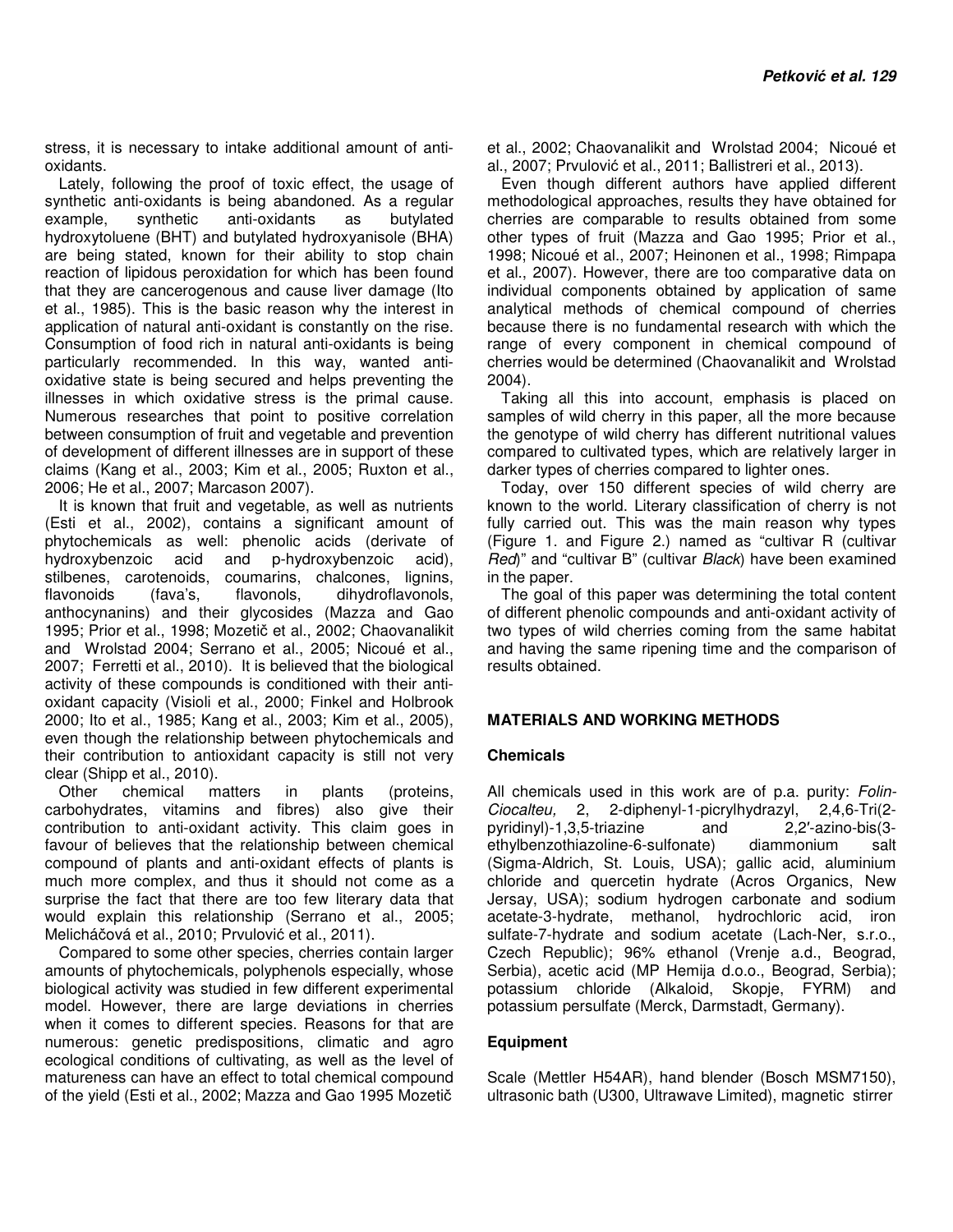

**Figure 1.** Prunus avium L,cultivar B **Figure 2.** Prunus avium L,cultivar R

(ARE, Velp Scientifica), vortex (Velp Scientifica), rotary evaporator (Devarot, Elektromedicina), spectrophotometers (Jenway 6315 and Milton Roy Spectronic 1201).

## **Sample preparation**

Samples of two wild cherries needed for this paper were picked in full consumption ripeness on  $6<sup>th</sup>$  of July 2013 in Romanovci, municipality Laktaši, Bosnia and Herzegovina. They were transported to the laboratory being protected from the sunlight and in the laboratory they were store in the dark on 2-4°C during 48hours.

Seeds were removed from the fruit and then 40q of seedless samples were mashed using hand blender.

### **Polyphenols extraction**

Fresh and mashed samples  $(40g)$  were extracted into 160mL of 80% methanol (v/v), treated during 3x10 minutes in ultrasonic bath and 30 more minutes in magnetic stirrer.

Filtrates obtained using Büchner funnel on vacuum pump were diluted with 80% methanol of total volume of 250mL and stored in dark on 2-4°C during 24 hours. Samples prepared using this method were steamed until dry on rotary evaporator on 40°C under lower pressure and the rest was dried during next 3 days in darkness and under vacuum.

Solution of convenient concentration were prepared in 70% methanol using the dried extracts.

### **Determination of total phenols**

Content of total phenols in extracts was determined using modified Folin-Ciocalteu method (27) which is based on coloured reaction of phenols with Folin-Ciocalteu reagent. Aliquot (0.2mL) of diluted extract (100 *µ*g/mL) is mixed with 1.5mL of Folin-Ciocalteu reagent (previously diluted with water 1:10,  $v/v$ ) and 1.5mL of NaHCO<sub>3</sub> (75  $g/L$ ). Obtained mixture is stirred vigorously using vortex and is left during 30 minutes in dark on room temperature. Absorbency is read using spectrophotometer on 765nm.

Standard diagram is obtained in the same way with a difference that instead of sample solution, an aliquot (0.2mL) of gallic acid (50-250 *µ*g/mL) in a mixture of water and methanol (50:50,  $v/v$ ) is taken, and the results are presented graphically.

Results are expressed as total phenols equivalent to gallic acid,  $mg$  GAE/g of extract, using obtained equation of calibration curve of gallic acid:  $y=0.003x-0.0226$  $(R<sup>2</sup>=0.9975)$ , where y is the absorbency and x is corresponding concentration of gallic acid.

# **Determination of flavonols**

Content of flavonol in extract is determined using method developed by Kumaran and Karunakaran (Kumaran and Joel 2007).

Aliquot (1 mL) extract solution (500 *µ*g/mL) is mixed with 1  $mL$  of 2% solution of AlCl<sub>3</sub> in pure ethanol and with 1.5  $mL$  of Na-acetate (50  $q/L$ ), stirred vigorously using vortex and left during 2.5 hours in dark and on room temperature. Absorbency is read using spectrophotometer on 440nm.

Standard diagram is obtained in the same way with a difference that instead of solution, an aliquot  $(1 \ mL)$  of solution of quercetin hydrate (20-100 *µ*g/mL) in methanol and the results are presented graphically.

Results are expressed as flavones equivalent to quercetin,  $mg Q/q$  of extract, using obtained equation of calibration curve of quercetin:  $v=0.0214x+0.004$  $(R<sup>2</sup>=0.9993)$ , where y is the absorbency and x is corresponding concentration of quercetin.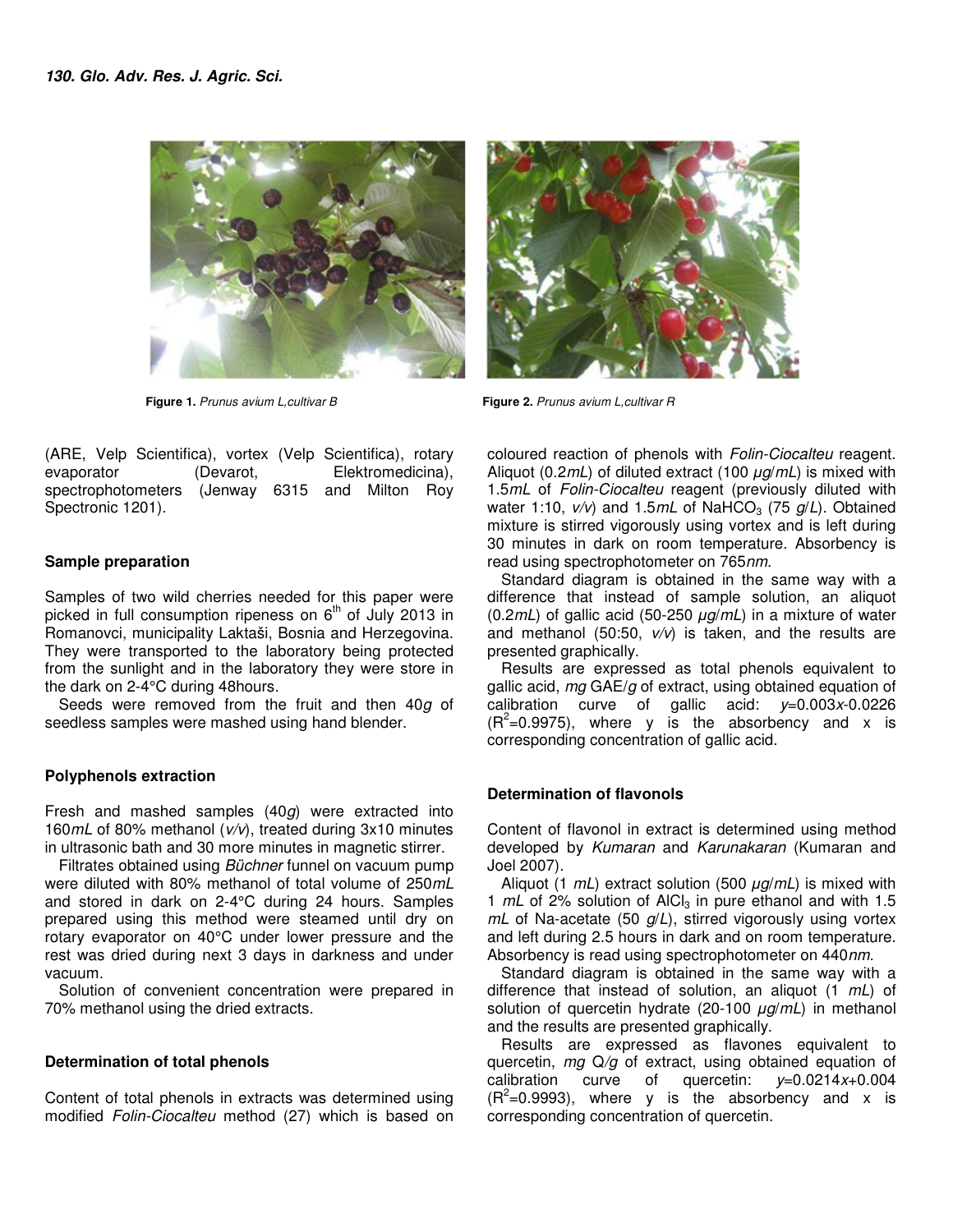## **Determination of flavonoids**

Content of flavonoids in extract is determined using Ordoñez method (Ordoñez et al., 2006).

Aliquot (1 mL) extract solution (500 *µ*g/mL) is mixed with 1  $mL$  of 2% solution of AlCl<sub>3</sub> in pure ethanol, stirred vigorously using vortex and left during 1 hour in dark and on room temperature. Absorbency is read using spectrophotometer on 420 nm.

Standard diagram is obtained in the same way with a difference that instead of solution, an aliquot  $(1 \t mL)$  of solution of quercetin hydrate (20-100 *µ*g/mL) in methanol and the results are presented graphically.

Results are expressed as flavonoids equivalent to quercetin,  $mg Q/q$  of extract, using obtained equation of calibration curve of quercetin:  $y=0.0368x-0.135$  $(R<sup>2</sup>=0.9996)$ , where y is the absorbency and x is corresponding concentration of quercetin.

### **Determination of total and monomerous anthocyanins**

Quantitative determination of total and monomerous anthocyanins is based on a property of anthocyanins which change their structure reversibly when the pH value of the medium is changed, wherein absorbing spectrum is changed.

Total and monomerous anthocyanin content is determined spectrophotometrically, using modified "single" pH and differential pH method developed by Sun and associates (Sun et al., 1998). Fresh sample (20  $g$ ) is extracted into 20 mL extracting solution (85 mL of 95% ethanol + 15  $mL$  1.5 mol/L HCl) during 24 hours on 0°C temperature, after which the obtained extracts are profiltered.

To every 0.5  $mL$  of obtained extract (1  $g/mL$ ) is to be added 9.5  $mL$  of pH 1 buffer (400  $mL$  1  $mol/L$  CH<sub>3</sub>COONa  $+ 240$  mL 1 mol/L HCl  $+ 360$  mL deionised H<sub>2</sub>O). After 15 minutes read absorbency is read using spectrophotometer on 500 nm and 700 nm on both buffers.

Concentration of total and monomerous anthocyanins in the extract is calculated using formulas [1], [2], [3] and [4]:

$$
A_{tot}
$$
  
=  $(A_{500} - A_{700})_{pH_1}$   

$$
A_{mon} = (A_{500} - A_{700})_{pH_1}
$$
 [1]

$$
- (A_{500} - A_{700})_{pH_2}
$$
 [2]

$$
c_{tot} \left(\frac{mg}{L}\right)
$$
  
= 
$$
\frac{A_{tot} \times M \times R \times 1000}{m e^{\xi \times l}}
$$
 [3]

$$
c_{mon}\left(\frac{mg}{L}\right)
$$
  
= 
$$
\frac{A_{mon} \times M \times R \times 1000}{\varepsilon \times l}
$$
 [4]

where:

 $M = 449.2$  g/mol (molecule mass of cyanidin 3-glucoside),  $R = 20$  (dilution factor),

 $\epsilon$  = 26900 Lcm<sup>-1</sup> mol<sup>1</sup> (molar coefficient of absorption of cyanidin 3-glucoside),

 $l = 1$  cm (thickness of cuvette).

Based on calculated concentrations of total and monomerous anthocyanins ([3], [4]), content of anthocyanins is to be expressed as equivalent of cyanidin 3-glucoside,  $mg$  cyanidin 3-glucoside/ $g$  of fresh sample. Degradation index is determined as concentration ratio of total and monomerous anthocyanins using a formula [5]:

$$
ID = \frac{c_{tot}}{c_{mon}} \qquad [5]
$$

## **Determination of antioxidant activity**

### FRAP method

Total antioxidant activity was determined using modified FRAP (Ferric Reducing Antioxidant Power) method based on reduction of  $Fe<sup>3+</sup>$  ions to  $Fe<sup>2+</sup>$  ions in the presence of antioxidants. Resulting  $Fe<sup>2+</sup>$  in the presence of TPTZ reagent (2, 4, 6 tri (2-pyridine)-S-triazine) create coloured complex which attains absorption maximum at 593 nm. (Benzie and Strain 1996).

Prepared content: 300 mmol/L pH 3.6 acetate buffer (3.1) g CH3COONa + 16 mL CH3OOH + distilled water until total volume of 1 L), 10  $mmol/L$  solution of TPTZ reagent in 40 mmol/L HCl and 20 mmol/L solution of FeCl3·6H2O.

FRAP working solution is obtained my mixing of 25 mL of acetate buffer, 2.5 mL of TPTZ reagent solution and 2.5 mL of FeCl3·6H2O solution.

Aliquot (0.2 mL) of extract solution (100 *µ*g/mL, 1000 *µ*g/mL) is mixed with 1.8 mL of FRAP working solution, stirred vigorously with magnetic stirred and left to incubate during 10 minutes on room temperature of 37°C. Absorbency is read using a spectrophotometer on 593 nm.

Standard diagram is obtained in the same way with a difference that instead of solution, an aliquot  $(0.2 \ mL)$  of solution of FeSO<sub>4</sub>·7H<sub>2</sub>O (0.2-1.0  $\mu$ mol/L), and the results are presented graphically.

Results are expressed as flavonoids equivalent to  $mmol/L$  Fe(II)/g of extract, using obtained equation of calibration curve of  $FeSO<sub>4</sub>·7H<sub>2</sub>O$ :  $y=3.1038x+0.0495$  $(R^2=0.9665)$ , where y is the absorbency and x is corresponding concentration of  $FeSO<sub>4</sub>·7H<sub>2</sub>O$ .

Obtained results for extracts of wild cherry are compared to common compounds: BHA and BHT.

DPPH method

DPPH method is based on examination of the ability of antioxidants to neutralize DPPH radical. Transformation of violet coloured, stable DPPH radical (1, 1-diphenyl-2 pycrylhydrazine) into a reduced, yellow coloured form of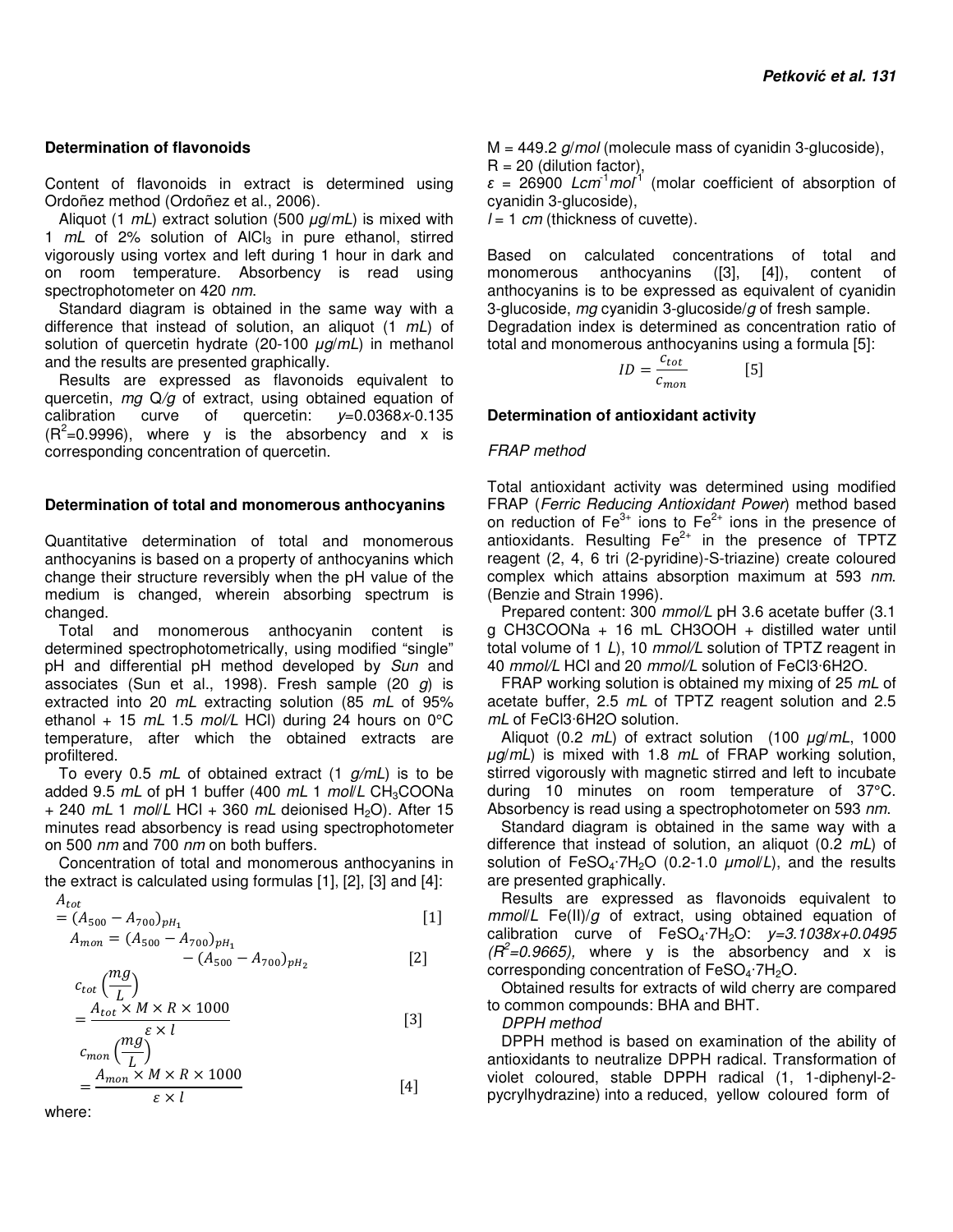DPPH-H is being observed at the same time. (Liyana-Pathiranana et al., 2005).

Aliquot (1 mL) of extract solution (100-2000 *µ*g/mL) is mixed with 1 mL of formerly prepared solution of DPPH radical (0.135 mmol/L) in pure methanol. Obtained mixture is stirred vigorously using a vortex and is left during 30 minutes in dark on a room temperature. Absorbency is read using spectrophotometer on 517 nm.

Shutdown power of DHHP radical is calculated using following formula:

$$
I_{\%} = \frac{A_{control} \times A_{sample}}{A_{control}} (100)
$$
 [6]

where:

I% - percentage of inhibition of DPPH radical

 $A_{control}$  – absorbency of mixture of solution of DPPH radical  $(1 \, mL)$  and methanol  $(1 \, mL)$ 

Asample – absorbency of mixture of solution of DPPH radical  $(1 \, mL)$  and extract solution  $(1 \, mL)$ 

Obtained results for inhibition percentage of DPPH radical are presented using a diagram of I% in function of concentration of extract solution. From the plotted diagram,  $IC_{50}$  is determined graphically.  $IC_{50}$  is solution concentration which inhibits 50% of free DPPH radical (*µ*g/mL). Based on  $IC_{50}$  value, the antioxidant activity index (AAI) is determined and is calculated using the following formula:

$$
AAI = \frac{c_{DPPH}^{final}}{IC_{50}} \tag{7}
$$

where:

 $c_{\text{DPPH}}^{final}$  - final concentration of DPPH radical in measure cuvette (µg/ml)

Values of  $IC_{50}$  and AAI for wild cherry are compared to values of  $IC_{50}$  and AAI of common compounds: BHA and BHT.

#### ABTS method

To determine antioxidant capacity the ABTS test is uses modified method developed by Re and associates (Re and Pellegrini 1999).

ABTS method is based on oxidation of ABTS reagent (2, 2'-azino-bis (3-ethylbenzothiazoline-6- sulfonic acid) of diammonium salt) using potassium persulfate during which green-blue ABTS radical cation (ABTS<sup>+</sup>) is created, which is reduced using antioxidant. With this reduction  $ABTS<sup>+</sup>$  is transformed back to colourless ABTS form.

Formerly prepared 7 mmol/L solution of ABTS reagent and 2.4 mmol/L solution of potassium persulfate are mixed in equivalent ratio (1:1,  $v/v$ ) and are left to react in dark on room temperature during 12 hours.

1 mL of reacted mixture (solution of ABTS<sup>+</sup> radical) is diluted with 60  $mL$  of methanol and absorbency is read using spectrophotometer on 734 nm, which has to be  $0.706 \pm 0.001$ .

Solution having absorbency  $0.706 \pm 0.001$  will be called a working solution of ABTS<sup>+</sup> in the following part of the manuscript.

Aliqout (1 mL) of extract solution (1-800 *µ*g/mL) is mixed with  $1$   $mL$  of ABTS<sup>+</sup> working solution and after  $7$  minutes the absorbency is read using a spectrophotometer on 734 nm.

Shutdown power of ABTS<sup>+</sup> radical is calculated using the following formula:

$$
I_{\%} = \frac{A_{control} \times A_{sample}}{A_{control}} (100)
$$
 [8]

where:

I% - percentage of inhibition of ABTS<sup>+</sup> radical

 $A_{control}$  – absorbency of mixture of solution of ABTS<sup>+</sup> radical  $(1 \, mL)$  and methanol  $(1 \, mL)$ 

 $\hat{A}_{\text{sample}}$  – absorbency of mixture of solution of ABTS<sup>+</sup> radical  $(1 \, mL)$  and extract solution  $(1 \, mL)$ 

Obtained results for inhibition percentage are presented using I% diagram in function of concentration of extract solution. From the plotted diagram,  $IC_{50}$  is determined graphically.IC $_{50}$  is solution concentration which inhibits  $50\%$  of free ABTS<sup>+</sup> radical. Values of IC<sub>50</sub> for wild cherry are compared to values of  $IC_{50}$  of common compounds: BHA and BHT.

#### **RESULTS AND DISCUSSION**

#### **Determination of total phenols, flavonols, flavonoids and anthocyanins**

Total phenols, flavones flavonoids were determined in dry methanol extract of wild cherries whose seeds were removed and total anthocyanin content was determined in fresh wild cherries also seedless. Results are presented in tables 1. and 2.

The results show that total phenols content in wild cherries is significant and that it is somewhat larger in cultivar B (139.78 mg GAE/g of dry extract) than in cultivar R (107.56 mg GAE/g  $_{of$  dry extract). On the other side, total flavonol and flavonoid content is larger in cultivar R 22.09 and 51.36 mgQ/  $g_{of dry ext, ext}$ ) than in cultivar B (9.50 and 48.55 mgQ/ g  $_{of dry \, extract}$  respectively.

Results for total phenols are presented in table 1. in accordance with literary ones. Namely, total phenol content in different genotypes of cherries are in wide range, ranging from 0.41 to 13.09 mg GAE/gdw (Kim et al., 2005; Nicoué et al., 2007; Prvulović et al., 2011; Serra et al.,

2011). This is in accordance with earlier work which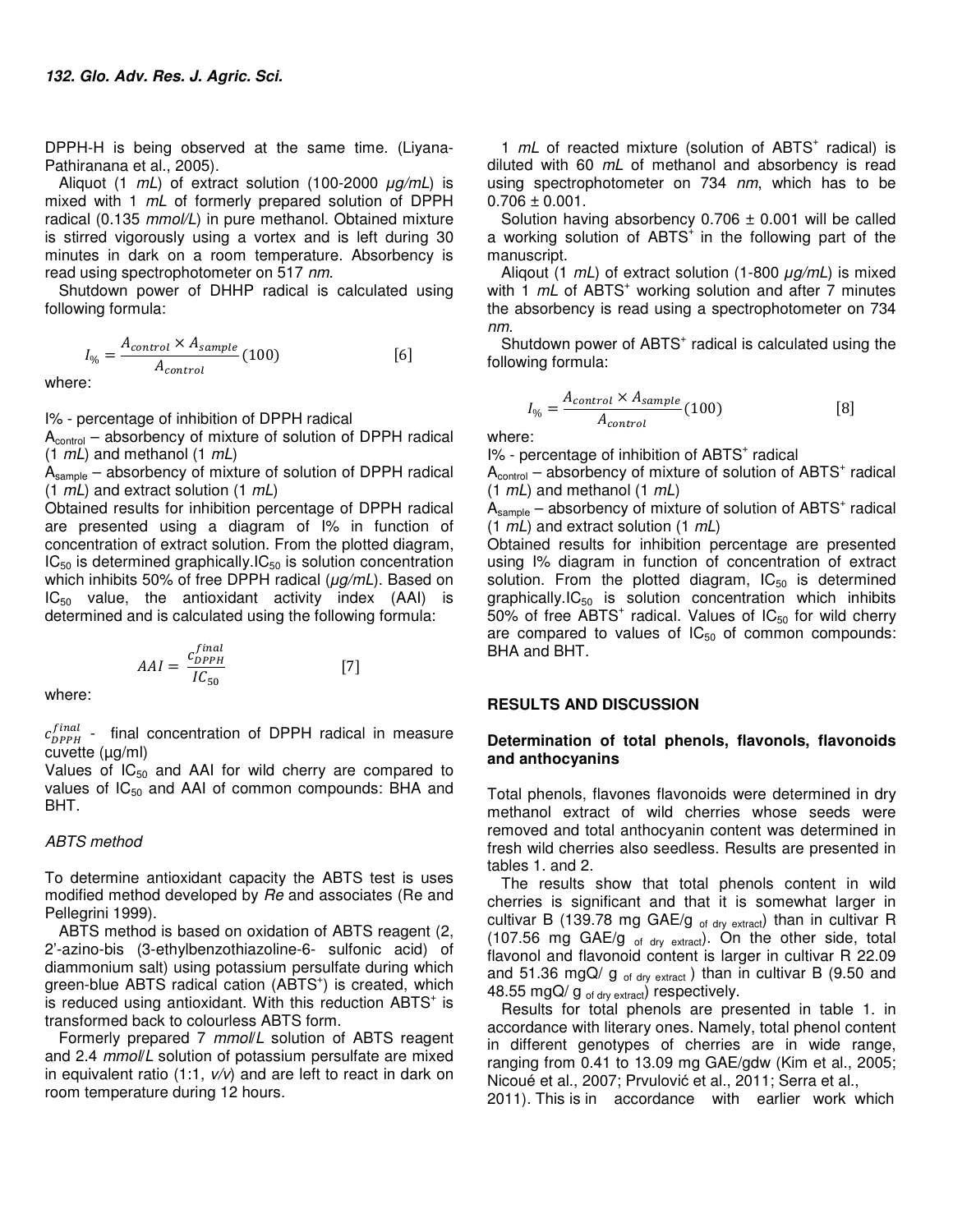**Table 1.** Total phenols, flavones and phlavonoids content in wild cherry extract

|               | <b>Cultivar B</b>   | <b>Cultivar R</b> |                                                |
|---------------|---------------------|-------------------|------------------------------------------------|
| Total phenols | $139.78 \pm 3.85^*$ | $107.56 \pm 5.09$ | ( <i>mg GAE<sup>**</sup>/g</i> of dry extract) |
| Flavonols     | $9.50 \pm 0.73$     | $22.09 \pm 0.22$  | ( <i>mg Q<sup>***</sup>/g</i> of dry extract)  |
| Flavonoids    | $48.55 \pm 0.31$    | $51.36 \pm 1.18$  | $(mg Q^{**}$ /g of dry extract)                |

\* Average value in three different meas. ± st. dev, \*\* Galic acid, \*\*\* quercetin

 **Table 2.** Total and monomerous anthocyanins content in wild cherry fruits without seed (FW)

|                            | <b>Cultivar B</b> | <b>Cultivar R</b> |                    |
|----------------------------|-------------------|-------------------|--------------------|
| Anthocyanins               | 13.66             | 0.528             | $mg(C3G^*)/g_{FW}$ |
| Total anthocyanins         | 683.32            | 26.38             | mg(C3G)/L          |
| Monomerous<br>anthocyanins | 579.77            | 12.36             | mg(C3G)/L          |
| Degradation index          | 1.191             | 2.134             |                    |

\*C3G – cyanidin-3-glucoside, \*\* average value of two different meas.

indicated that the difference in total phenol content in different genotypes of cherries, of the same age and growing under identical ecological conditions was conditioned by genetic variations (Serrano et al., 2005; Gonzales-Gomez et al., 2010).

Phenols are bioactive components that are most concentrated in cherry scarfskin, and also in meat and dimple. They contribute to sensory and organoleptic properties of fruit as well as to taste and astringency. (Ferretti et al., 2010). Likewise, it is known that in plants, phenols have a defensive role, e.g. to neutralise reactive oxygen compounds and in that way to prevent degradation of biomolecules and it is know that they have antimicrobial and anti-inflammatory activity. (Prvulović et al., 2011).

It was determined that total flavonoid content also depends on different genotypes. Flavonoids are present in many plants and represent active components being used in medicine (Cooper-Driver 2001). In literature, total flavonoid content is in range from 0.42 to 1.66 mg of routines /gdw (Prvulović et al., 2011), Flavonoids are known to reduce oxidative stress in biological conditions due to their antioxidant capacity (Kim et al., 2005). Many flavonoids are present in nature in form of O- or Cglycosides. Glycosylation of flavonoids is significant because it reduces its reactivity and increases solubility in water which in return prevents their degradation in cytoplasm and provides a possibility in vacuoles.

(Cuyckenes and Claeys 2005), The reason of reactivity reduction is most probably due to glycoside part changing coplanarity of flavonoid molecule and reduces the possibility of electron delocalisation which induces reduction of antioxidant activity of flavonoids. (Heim et al., 2002).

From table 2 can be seen that anthocyanin content in wild cherry denoted as cultivar B (total anthocyanin and monomerous anthocyanins content, 13.66 mg C3G/gfw or 683.32 and 578.77 C3G/L) far larger than in cultivar R(0.528 mg C3G/gfw or 26.38 and 12.36 C3G/L).

These results are in accordance with literary results obtained where it was determined that the largest anthocyanin content is present in indigenous cherries. (Gonzales-Gomez et al., 2010).

Anthocyanin content is ranging in wide range in different cherry genotypes and with different authors. Some authors say that the anthocyanin concentration in various cherries ranges from 0.028 to 0.63 gC3G/gfw (Mozetič et al., 2002), while other authors say that that range is from 0.01 to 1.09. (Ferretti et al., 2010).

Anthocyanins are one of the most important flavonoid groups and are widespread in nature, in various flowers, fruits and vegetables and give it its intensive colour. (Mazza and Gao 1995), Anthocyanin build-up is closely related to fruit ripeness and its colour. (Serradilla et al., 2011). Fruit ripeness is followed by change from starting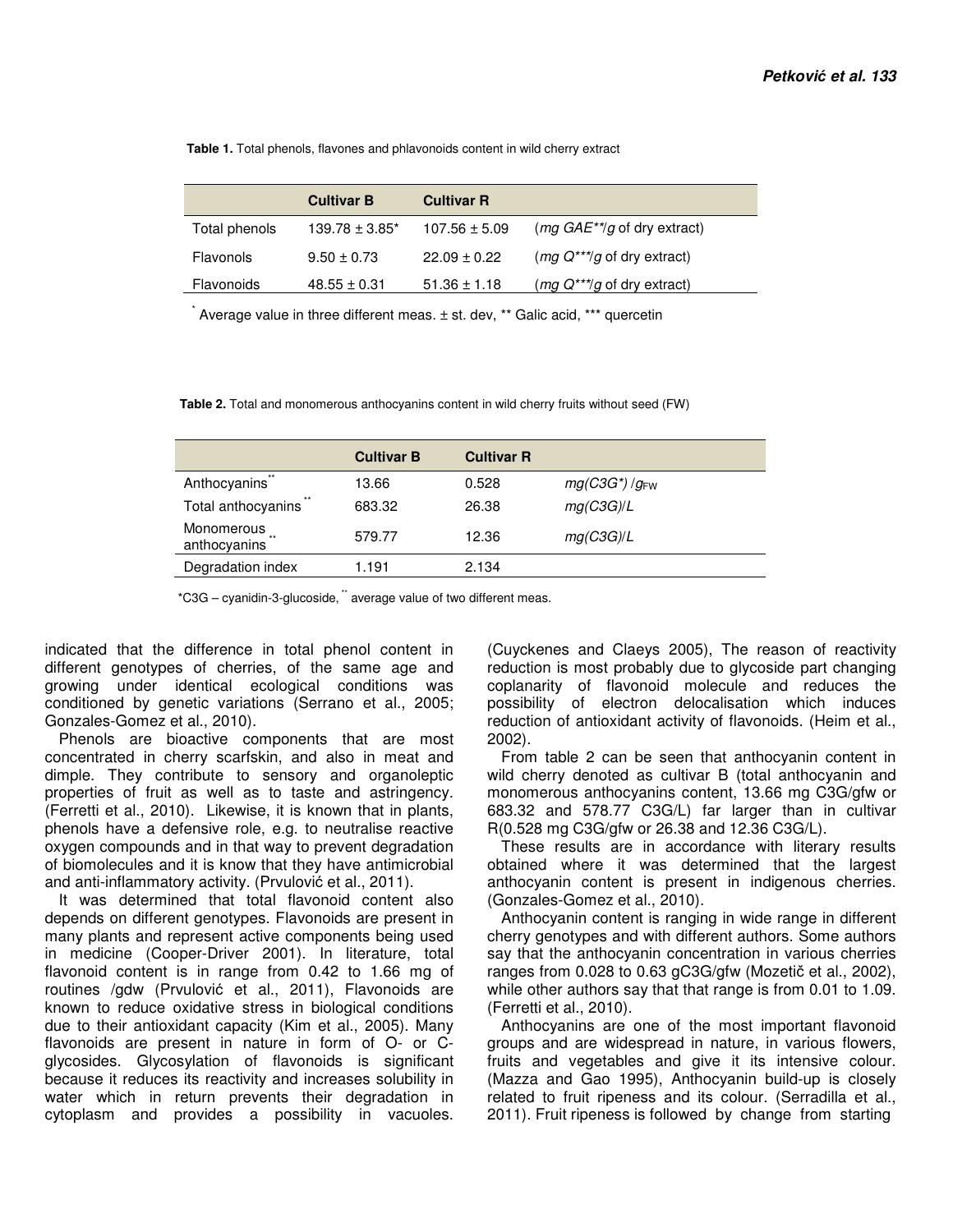|                   | <b>FRAP</b>         | <b>DPPH</b>               | <b>ABTS</b> |                           |
|-------------------|---------------------|---------------------------|-------------|---------------------------|
|                   | mmolFe(II)<br>g(dr) | $IC_{50}$<br>$(\mu g/mL)$ | AAI         | $IC_{50}$<br>$(\mu g/mL)$ |
| <b>Cultivar B</b> | $7.95 \pm 0.85$     | 224.56±11.5               | 0.11        | $4.99 + 0.20$             |
| <b>Cultivar R</b> | $0.54 \pm 0.106$    | $1073.12 \pm 36.12$       | 0.024       | 48.64± 0.80               |
| <b>BHA</b>        | 147.28 ± 13.87      | $6.38 \pm 0.38$           | 3.96        | 1.88±0.08                 |
| <b>BHT</b>        | $16.64 \pm 0.30$    | 23.16 ±0.102              | 1.15        | $7.21 \pm 0.16$           |

**Table 3.** Determination of antioxidant capacity of methanolic extract of wild cherry

green to red, violet or black like colour, which is a consequence of anthocyanin build-up and chlorophyll degradation. (Serrano et al., 2005), Cherry colour usually depends on anthocyanin concentration and distribution in scarfskin. (Esti et al., 2002).

#### **Antioxidant capacity determination**

One method is not enough for precise determination of antioxidant activity because many factor influence the determination. Also, it is necessary to perform multiple measurements and to take into account different mechanisms of antioxidant activity. Antioxidant activity of methanolic extracts of wild cherry was determined using ABTS, FRAP and DPPH tests and the results were compared to referent compounds such as BHA and BHT. (Table 3)

ABTS test is a common one in determination of fruit extract antioxidant activity. Extracts of wild cherries have a capability of inhibition of ABTS radicals and this was used for determination of their antioxidant activity. Activity is presented in form of  $IC_{50}$ , or concentration of wild cherry extract needed for inhibition of 50% of present stable radical, Results imply that cultivar B shows significantly higher antioxidant activity, only 2.6 times lower activity than BHT and 1.44 times higher activity than BHA. On the other side, cultivar R showed significantly lower activity (25.8 times and 6.7 times lower than BHA and BHT respectively. Antioxidant activities differ mutually and cultivar B has 10 times higher activity than cultivar R.

Total antioxidant capacity, determined using FRAP method, showed relatively good activity of wild cherries compared to reference compound, provided that cultivar B has 15 times stronger effect than cultivar R.

These results are in accordance with literary data where different authors found large content of anthocyanins and high antioxidant activity in certain cheery genotypes. (17, 23, 36, 41).

Towards stable DPPH radical, wild cherries show quite weak effect.  $IC_{50}$  is 224 224.56  $\mu$ g<sub>dry extract</sub>/mL for cultivar B and 1073.12  $\mu$ g<sub>dry extract</sub>/mL for cultivar R, or 0.11 and 0.024 of AAI values for cultivar B and R respectively. These values show weak effect of wild cherry on stable DPPH radical taking into account Scherrer classification. (Scherer and Godoy 2009). Although wild cherry has a weak antioxidant effect on DPPH radical, from the results can be seen that cultivar B has 5 times more prominent effect than cultivar R.

Based on results in table 3, it can be seen that wild cherry is a quite good electron donor which allows shutdown of ABTS<sup>+</sup> radical and ferri-complex reduction. On the other side, modest results in reaction of cherry extracts with stable DPPH results show that this extract is relatively weak donor of hydrogen atoms.

### **CONCLUSION**

High phenol, flavonoid, flavonol and anthocyanin content values were found in examined samples of wild cherry. High values for antioxidant activity of wild cherry denoted as cultivar B are most probably influenced by high anthocyanin content. Conclusion can be made that wild cherry, cultivar B especially, is a significant source of phenolic compounds and can be considered as a good source of antioxidants.

#### **REFERENCES**

- Ballistreri G, Continella A, Gentile A, Amenta M, Fabroni S, Rapisarda P (2013). "Fruit quality and bioactive compounds relevant to human health of sweet cherry (Prunus avium L.) cultivars grown in Italy", Food Chemistry, vol. 140 (4), pp. 630–638, Oct. 2013.
- Bauerova K, Bezek A (1999). "Role of Reactive Oxygen and Nitrogen Species in Etiopathogenesis of Rheumatoid Arthritis", General Physiology and Biophysics, vol. 18 (Spec. No.), pp. 15-20, Oct. 1999.
- Benzie IFF, Strain JJ (1996). "The Ferric Reducing Ability of Plasma (FRAP) as a Measure of "Antioxidant Power": The FRAP Assay", Analytical Biochemistry, vol. 239 (1), pp. 70–76, July 1996.
- Chaovanalikit A, Wrolstad RE (2004). "Total Anthocyanins and Total Phenolics of Fresh and Processed Cherries and Their Antioxidant Properties", Journal of Food Science, vol. 69 (1), pp. FCT 67-FCT72, Jan. 2004.